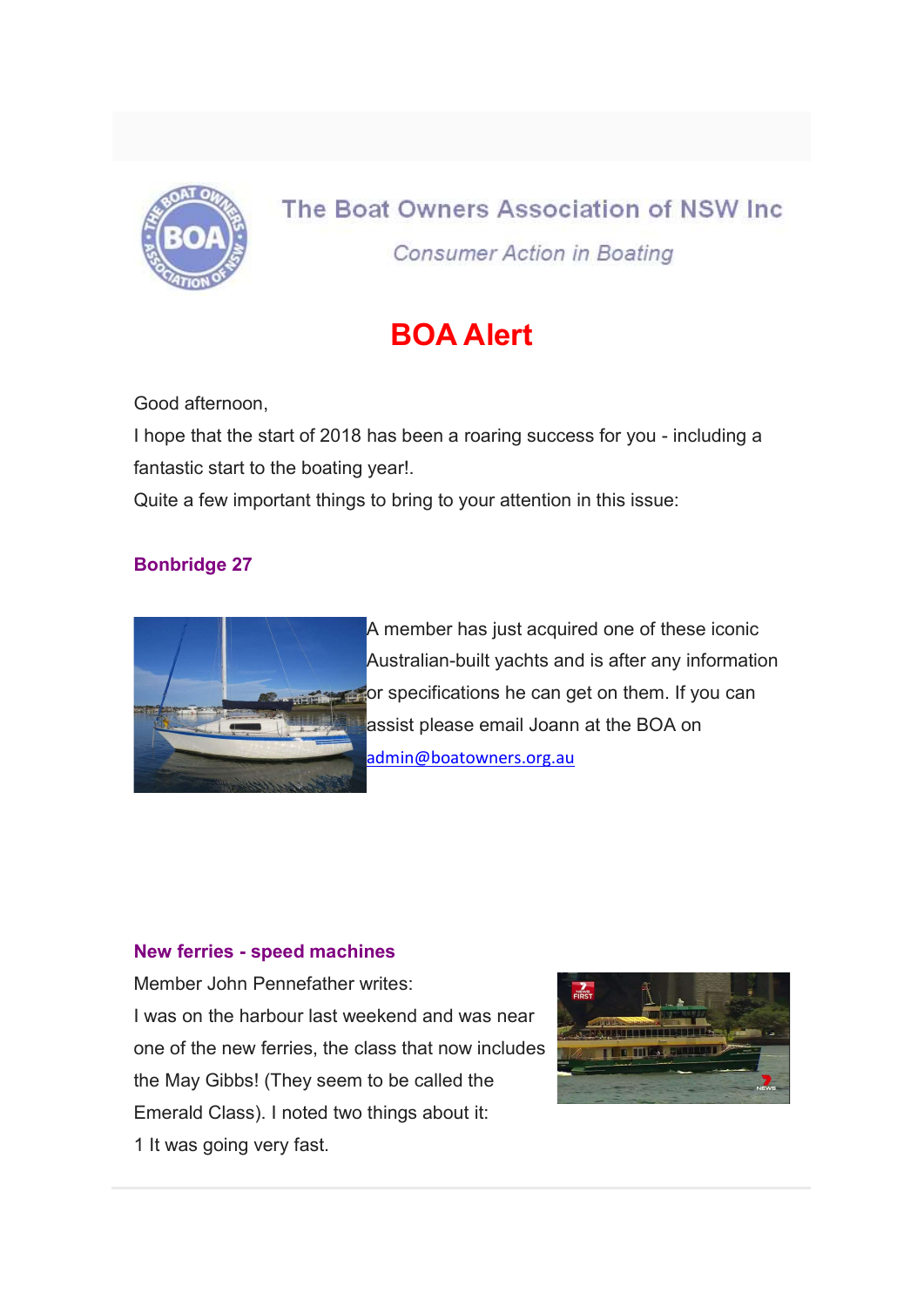2 It carried a diamond giving it additional rights over other traffic.

A brief examination of ship tracker showed they do 24 Knots. The First Fleet class on similar routes do 11 Knots and the Freshwater Class do 16 Knots on their Manly trips.

My question is how fast can a vessel go and still expect slow vessels to keep clear of it? Given that the inner harbour ferries are less predictable than the Manly ones, I think 24 Knots is an unsafe speed unless they do without their diamond and use their speed and manoeuvrability to dodge slow traffic. Other catamaran ferries, operating at similar speeds don't need a diamond. The BOA is pursuing the matter with RMS - John makes some excellent points.

#### Life Jacket recall

Two very important safety recalls - Jarvis Walker Adult PFDs and The Cause Kids PFD - more information on these links

https://www.productsafety.gov.au/recall/jarvis-walker-pty-ltd-adult-personalflotation-device-pfd-type-1

https://www.productsafety.gov.au/recall/jetpilot-australia-pty-ltd-the-cause-kids-neovest-personal-flotation-device-pfd

#### Old 4 New Life Jacket Exchange

And RMS will be visiting a number of sites as part of their Old4New Jacket exchange. A full list of sites can be found here

#### The Charles Kingsford-Smith Historical Slipway is Reborn!



Many members will recall the Woodford Bay Slipway. Now a new community-based group has been granted a licence to operate the slipway, subject to some restoration & operational conditions. BOA Treasurer, Bruce Dennis, is part of

the new slipway committee of management. Details can be obtained from Bruce at bruce\_dennis7@yahoo.com.au